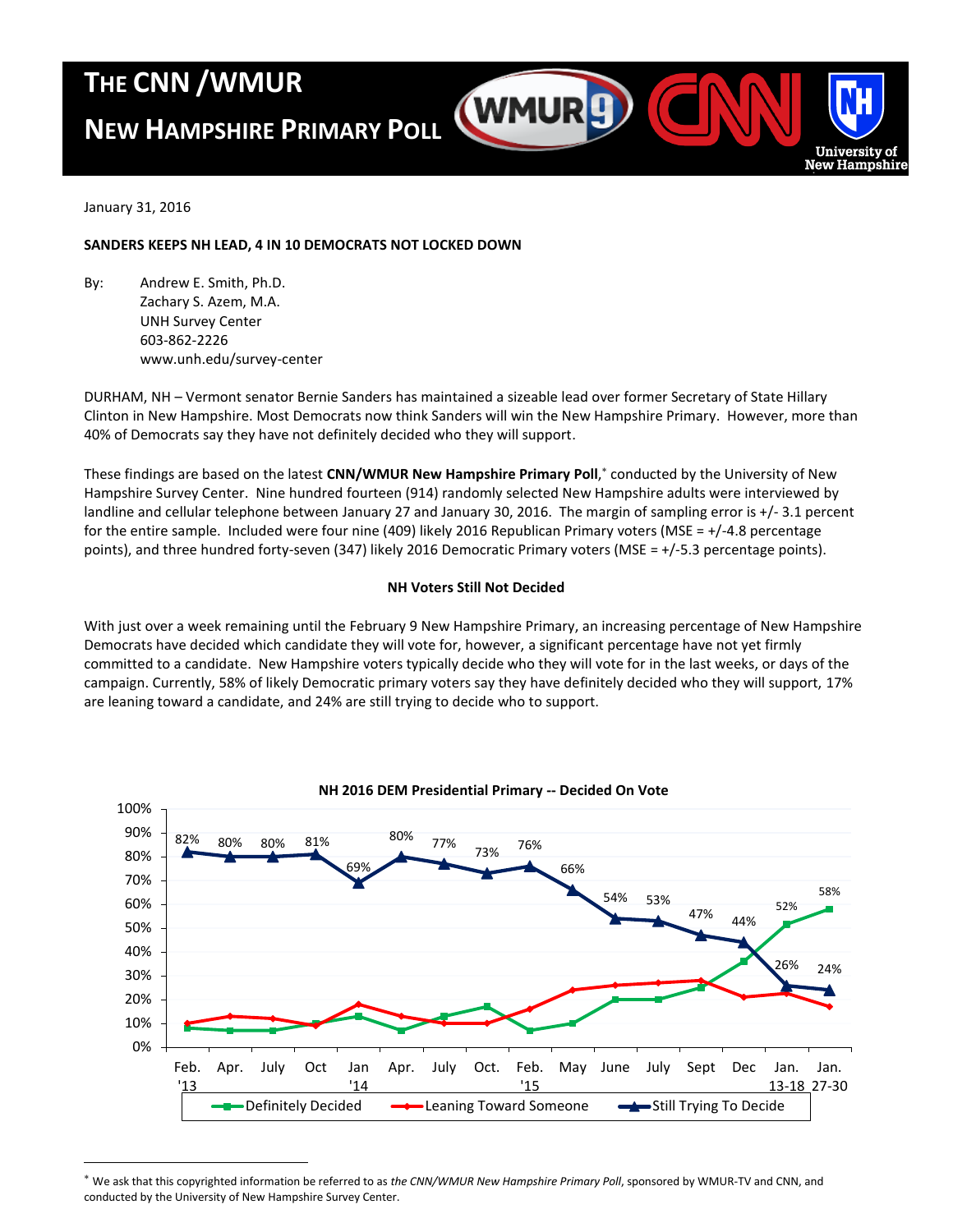Currently, 52% of likely Democratic primary voters say they are extremely interested in the election, 33% are very interested, 12% are somewhat interested and 1% are not very interested. Interest is actually greater then at this point in the 2008 primary cycle when 45% of Democrats said they were extremely interested in the election, 42% were very interested and 13% were somewhat or not very interested.

Undeclared voters, often erroneously referred to as "independents", are more likely to say they plan to vote in the Republican primary than the Democratic primary. Currently, 47% of undeclared voters say they plan to vote in the Republican primary, 42% plan to vote in the Democratic primary, and 11% are unsure which primary they would vote in.

### **2016 NH Democratic Primary Trial Heat**

Senator Sanders has maintained his considerable lead over Clinton in New Hampshire. If the Democratic Primary were held today, 57% of likely Democratic Primary voters say they would vote for Sanders, 34% say they would vote for Clinton, 1% prefer O'Malley, 2% say they will vote for some other candidate, and 7% are undecided.

Sanders leads Clinton among nearly every demographic group. His strongest support comes from voters under 35 (66%), voters between 35 and 49 (64%), and voters who have not previously voted in a primary (76%). The trouble for the Sanders campaign is that younger voters and first-time primary voters are the least likely to show up on election day. Clinton's strongest support comes from voters who are 65 and older (46%), voters with only high school degrees (44%), and readers of the *Boston Globe* (44%).

There continues to be a large gender gap with Sanders leading among men by 50 percentage points (72% to 22%). But Sanders leads over women by 7 percentage points (48% to 41%), but this is smaller than the 14 percentage point advantage he held earlier in the month.



### **NH 2016 DEM Presidential Primary -- Support If Vote Held Today**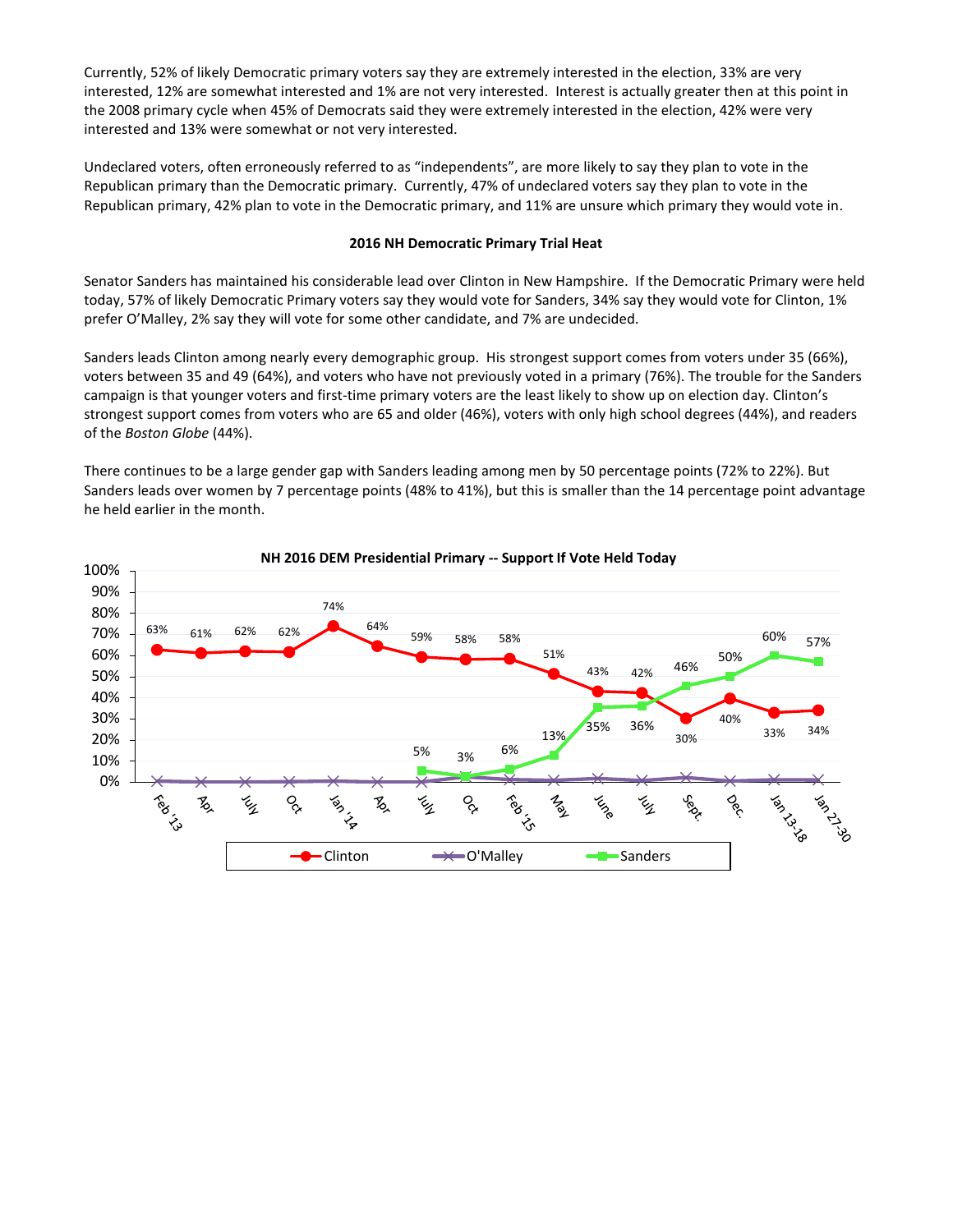#### **Most Unpopular Democrat Candidate**

Nominations typically go to candidates who are acceptable to most members of their party and are less polarizing and none of the Democratic candidates are seen as particularly unacceptable. When asked which candidate they would NOT vote for under any circumstance, 23% of likely Democratic primary voters would not vote for O'Malley, 20% would not vote for Clinton, 4% would not vote for Sanders, 45% think that all of the prospective candidates are acceptable, 1% named someone else, and 7% are unsure.



**NH 2016 DEM Presidential Primary -- Would Not Vote For**

#### **Democrat Net Electability**

Sanders continues to be the most popular Democrat as measured by net electability, the percentage who support a candidate minus the percentage who would not vote for that candidate under any circumstances. Sanders net electability score is +53%, while Clinton's net electability score is +14%, and O'Malley's is -22%.

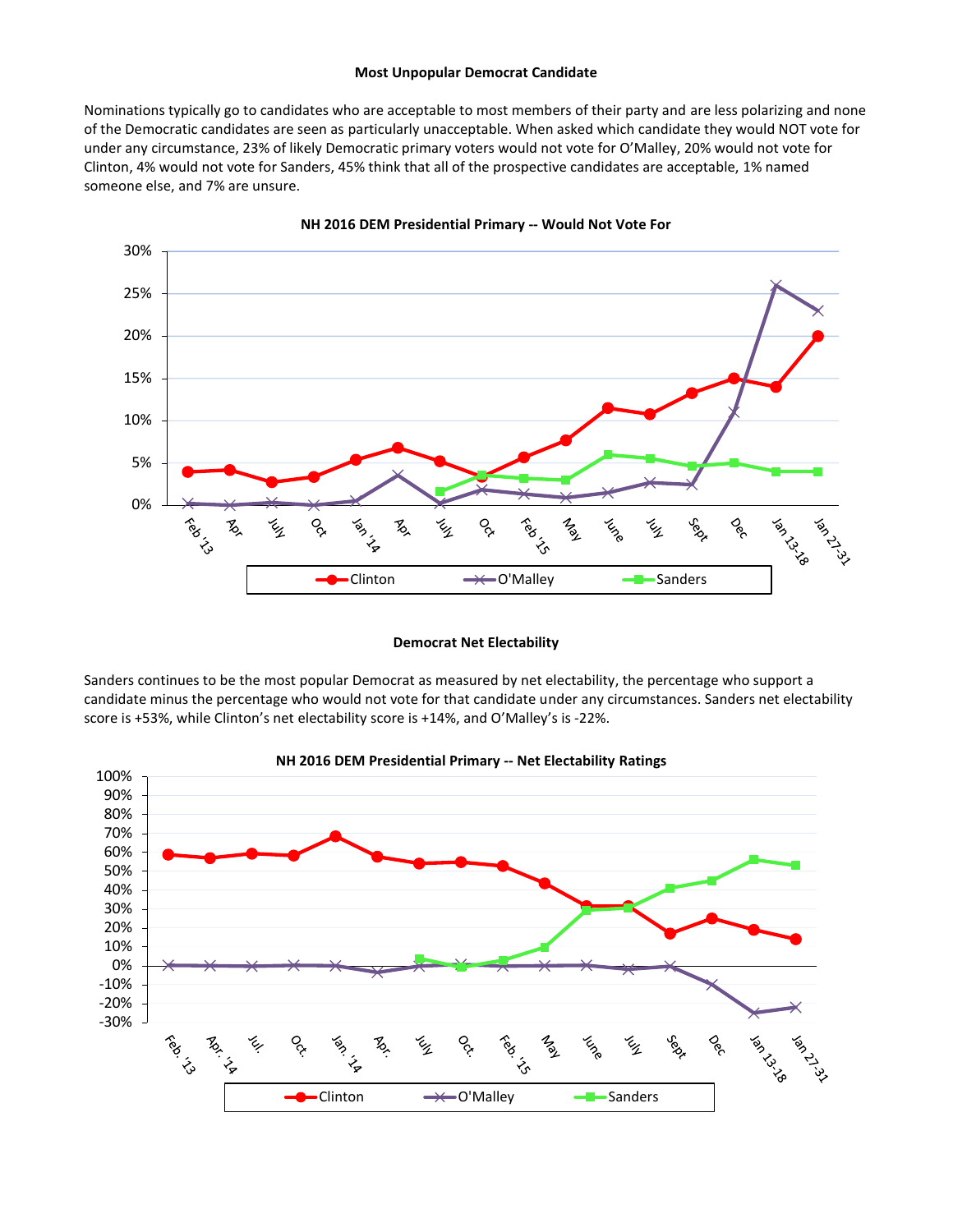## **Who Will Win NH Primary?**

Sanders' leads in polls have led most Democratic Primary voters believe will win the New Hampshire Primary – 54% of likely Democratic Primary voters think Sanders will win the New Hampshire primary, 31% think Clinton will win, 0% think O'Malley will win, 1% named some other candidate, and 15% were unsure. This is a reversal in perceptions of Sanders' chances since December.



**Who Will Win NH 2016 DEM Presidential Primary?**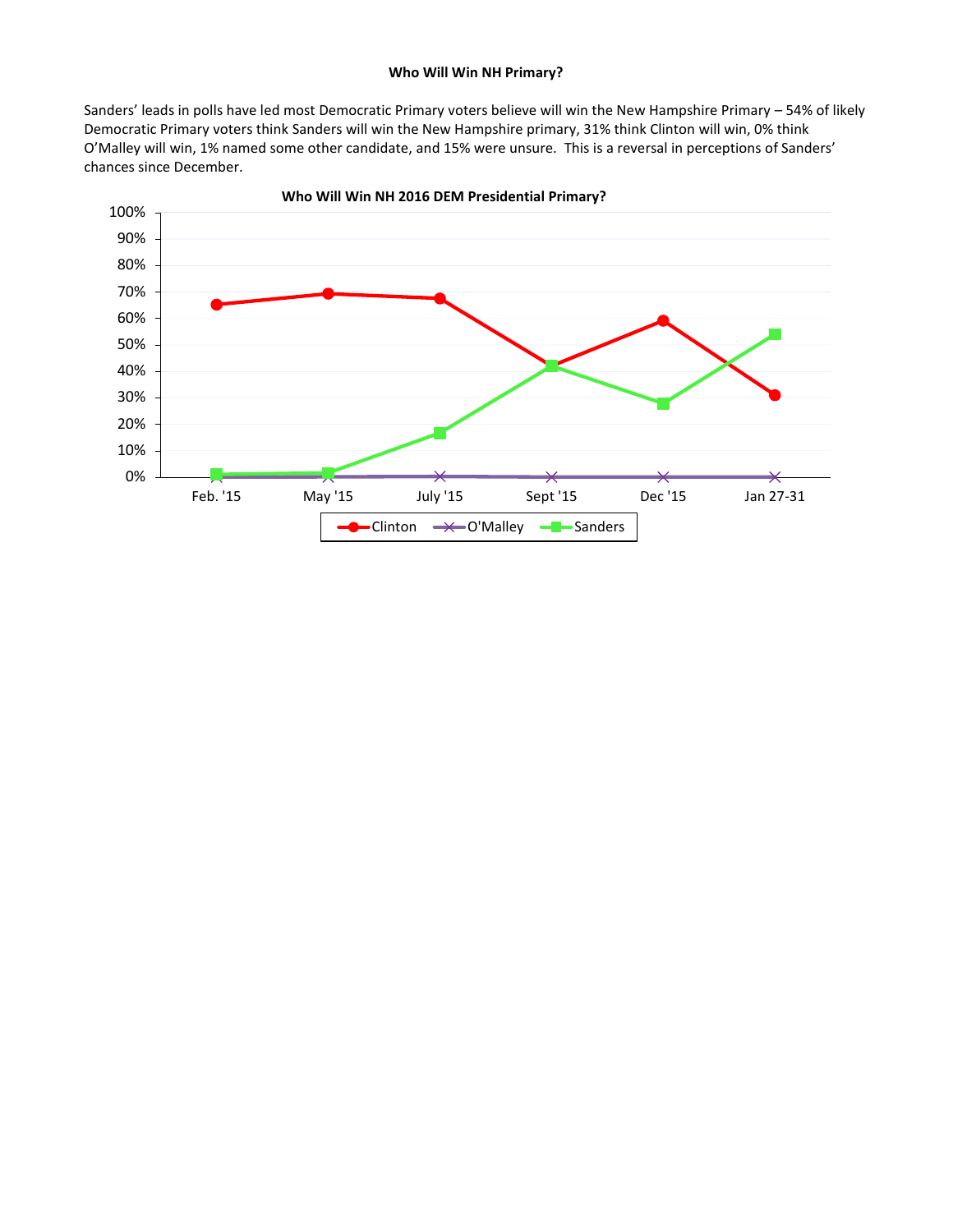## **CNN/WMUR New Hampshire Primary Poll Methodology**

These findings are based on the latest CNN/WMUR New Hampshire Primary Poll, conducted by the University of New Hampshire Survey Center and funded by CNN and WMUR-TV, Manchester, NH. Interviews were conducted by the UNH Survey Center with assistance from the Center for Public Interest Polling in Eagleton Institute at Rutgers. Nine hundred fourteen (914) randomly selected New Hampshire adults were interviewed by landline and cellular telephone between January 27 and January 30, 2016. If a household included more than one adult, the adult who had the most recent birthday was selected to be interviewed.

The margin of sampling error is +/- 3.1 percent for the entire sample. Included were four hundred nine (409) likely 2016 Republican Primary voters (MSE = +/-4.8 percentage points), and three hundred forty-seven (347) likely 2016 Democratic Primary voters (MSE = +/-5.3 percentage points). These MSE's have not been adjusted for design effect. The design effect for the survey is 1.1%.

The random sample used in the CNN/WMUR New Hampshire Primary Poll was purchased from Marketing Systems Group (MSG), Horsham, PA. MSG screens each selected telephone number to eliminate non-working numbers, disconnected numbers, and business numbers to improve the efficiency of the sample, reducing the amount of time interviewers spend calling non-usable numbers.

The data have been weighted to adjust for numbers of adults and telephone lines within households. Additionally, data were weighted by respondent sex, age, and region of the state to targets from the most recent American Community Survey (ACS) conducted by the U.S. Census Bureau. In addition to potential sampling error, all surveys have other potential sources of non-sampling error including question order effects, question wording effects, and non-response. Due to rounding, percentages may not sum to 100%. The number of respondents in each demographic below may not equal the number reported in cross-tabulation tables as some respondents choose not to answer some questions.

For more information about the methodology used in the CNN/WMUR New Hampshire Primary Poll, contact Dr. Andrew Smith at (603) 862-2226 or by email at andrew.smith@unh.edu.

| Sex |                                   | N   | %   | <b>Region</b>               | N   | %   |
|-----|-----------------------------------|-----|-----|-----------------------------|-----|-----|
|     | Male                              | 447 | 49% | North Country               | 86  | 9%  |
|     | Female                            | 467 | 51% | Central/Lakes               | 155 | 17% |
|     |                                   |     |     | <b>Connecticut Valley</b>   | 124 | 14% |
| Age |                                   | N   | %   | Mass Border                 | 217 | 24% |
|     | 18 to 34                          | 230 | 27% | Seacoast                    | 163 | 18% |
|     | 35 to 49                          | 229 | 26% | <b>Manchester Area</b>      | 169 | 19% |
|     | 50 to 64                          | 253 | 29% |                             |     |     |
|     | 65 and Over                       | 155 | 18% | <b>Party Registration</b>   | N   | %   |
|     |                                   |     |     | Democrat                    | 202 | 22% |
|     | <b>Highest Level of Education</b> | N   | %   | Undeclared & Not Reg.       | 463 | 51% |
|     | High School or Less               | 143 | 18% | Republican                  | 246 | 27% |
|     | Some College                      | 178 | 23% |                             |     |     |
|     | College Graduate                  | 290 | 37% | <b>Party Identification</b> | N   | %   |
|     | Post-Graduate                     | 173 | 22% | Democrat                    | 332 | 43% |
|     |                                   |     |     | Independent                 | 109 | 14% |
|     |                                   |     |     | Republican                  | 336 | 43% |

## **New Hampshire Primary Poll, January 27-30, 2016 Demographics**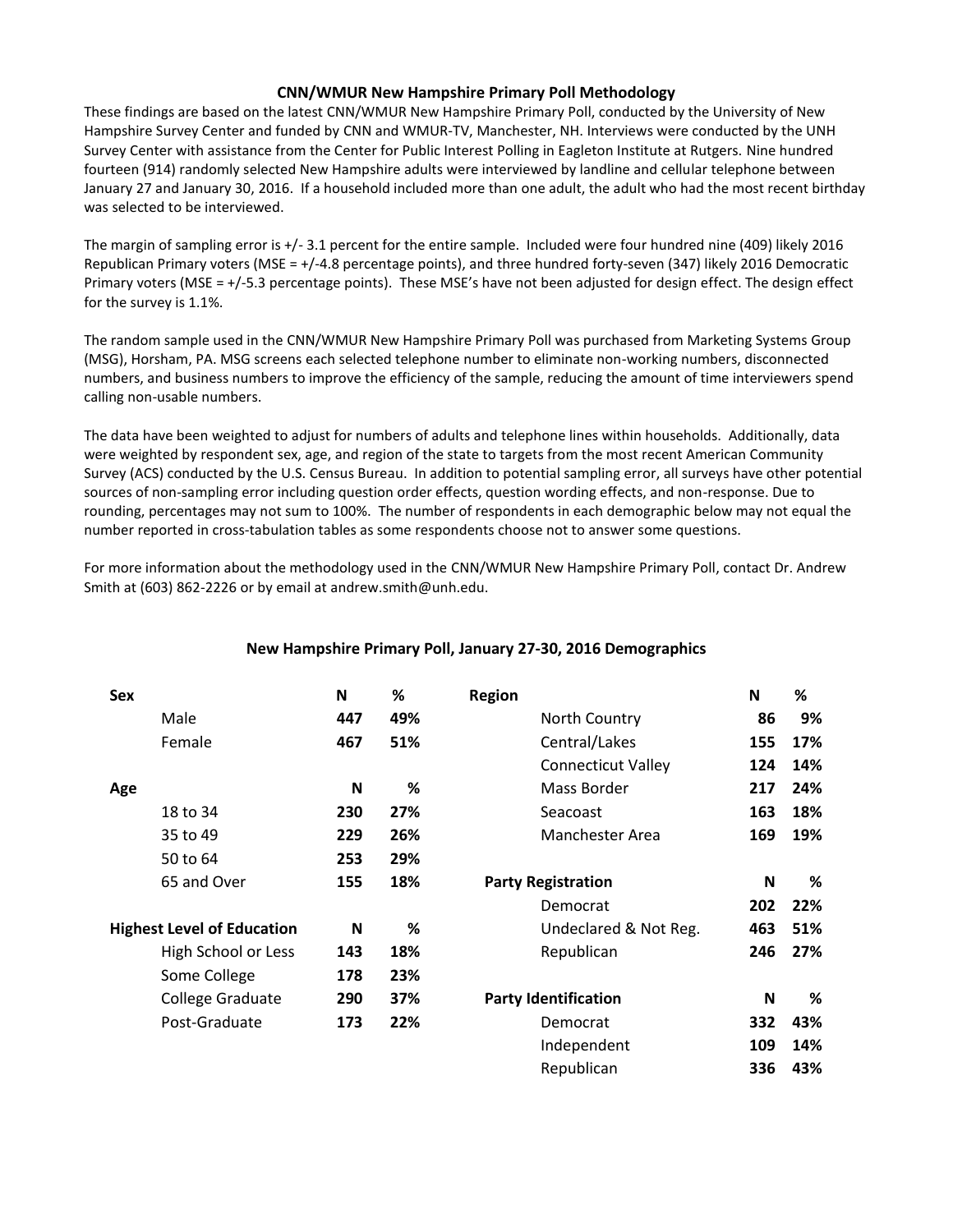## **New Hampshire Primary Poll, January 27-30, 2016 Likely Democrat Primary Voter Demographics**

| <b>Sex</b>                        | N   | %   | <b>Region</b>               | N            | %   |
|-----------------------------------|-----|-----|-----------------------------|--------------|-----|
| Male                              | 131 | 38% | North Country               | 29           | 8%  |
| Female                            | 215 | 62% | Central/Lakes               | 66           | 19% |
|                                   |     |     | <b>Connecticut Valley</b>   | 59           | 18% |
| Age                               | N   | %   | Mass Border                 | 68           | 20% |
| 18 to 34                          | 94  | 28% | Seacoast                    | 68           | 20% |
| 35 to 49                          | 80  | 24% | Manchester Area             | 56           | 16% |
| 50 to 64                          | 101 | 30% |                             |              |     |
| 65 and Over                       | 61  | 18% | <b>Party Registration</b>   | N            | %   |
|                                   |     |     | Democrat                    | 195          | 56% |
| <b>Highest Level of Education</b> | N   | %   | Undeclared & Not Reg.       | 152          | 44% |
| High School or Less               | 49  | 14% | Republican                  | $\mathbf{0}$ | 0%  |
| Some College                      | 78  | 23% |                             |              |     |
| <b>College Graduate</b>           | 130 | 38% | <b>Party Identification</b> | N            | %   |
| Post-Graduate                     | 89  | 26% | Democrat                    | 294          | 87% |
|                                   |     |     | Independent                 | 31           | 9%  |
|                                   |     |     | Republican                  | 15           | 4%  |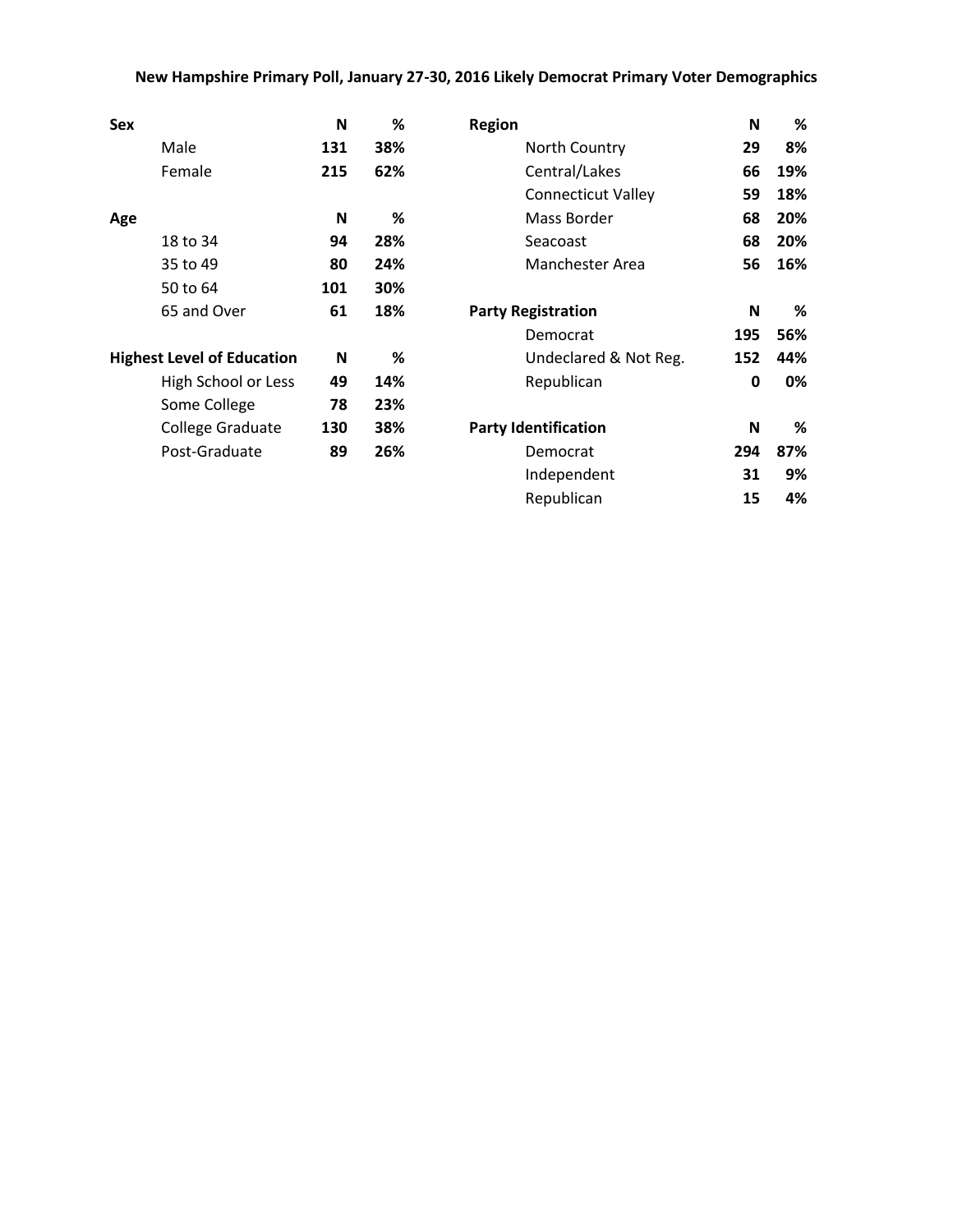## **Decided Who to Vote for in 2016 DEM Primary?**

(Likely NH DEM Primary Voters)

"Have you definitely decided who you will vote for in the New Hampshire primary … are you leaning toward someone … or have you considered some candidates but are still trying to decide?"

|               | <b>Definitely</b> | <b>Leaning Toward</b> | <b>Still Trying</b> |            |
|---------------|-------------------|-----------------------|---------------------|------------|
|               | <b>Decided</b>    | Someone               | <b>To Decide</b>    | <u>(N)</u> |
| Jan 27-30 '16 | 58%               | 17%                   | 24%                 | (347)      |
| Jan 13-18 '16 | 52%               | 23%                   | 26%                 | (420)      |
| Dec '15       | 36%               | 21%                   | 44%                 | (370)      |
| Sept '15      | 25%               | 28%                   | 47%                 | (313)      |
| July '15      | 20%               | 27%                   | 53%                 | (276)      |
| June '15      | 20%               | 26%                   | 54%                 | (359)      |
| May '15       | 10%               | 24%                   | 66%                 | (227)      |
| Feb. '15      | 7%                | 16%                   | 76%                 | (298)      |
| Oct. '14      | 17%               | 10%                   | 73%                 | (227)      |
| July '14      | 13%               | 10%                   | 77%                 | (252)      |
| Apr. '14      | 7%                | 13%                   | 80%                 | (180)      |
| Jan. '14      | 13%               | 18%                   | 69%                 | (202)      |
| Oct. '13      | 10%               | 9%                    | 81%                 | (245)      |
| July '13      | 7%                | 12%                   | 80%                 | (187)      |
| Apr. '13      | 7%                | 13%                   | 80%                 | (185)      |
| Feb. '13      | 8%                | 10%                   | 82%                 | (193)      |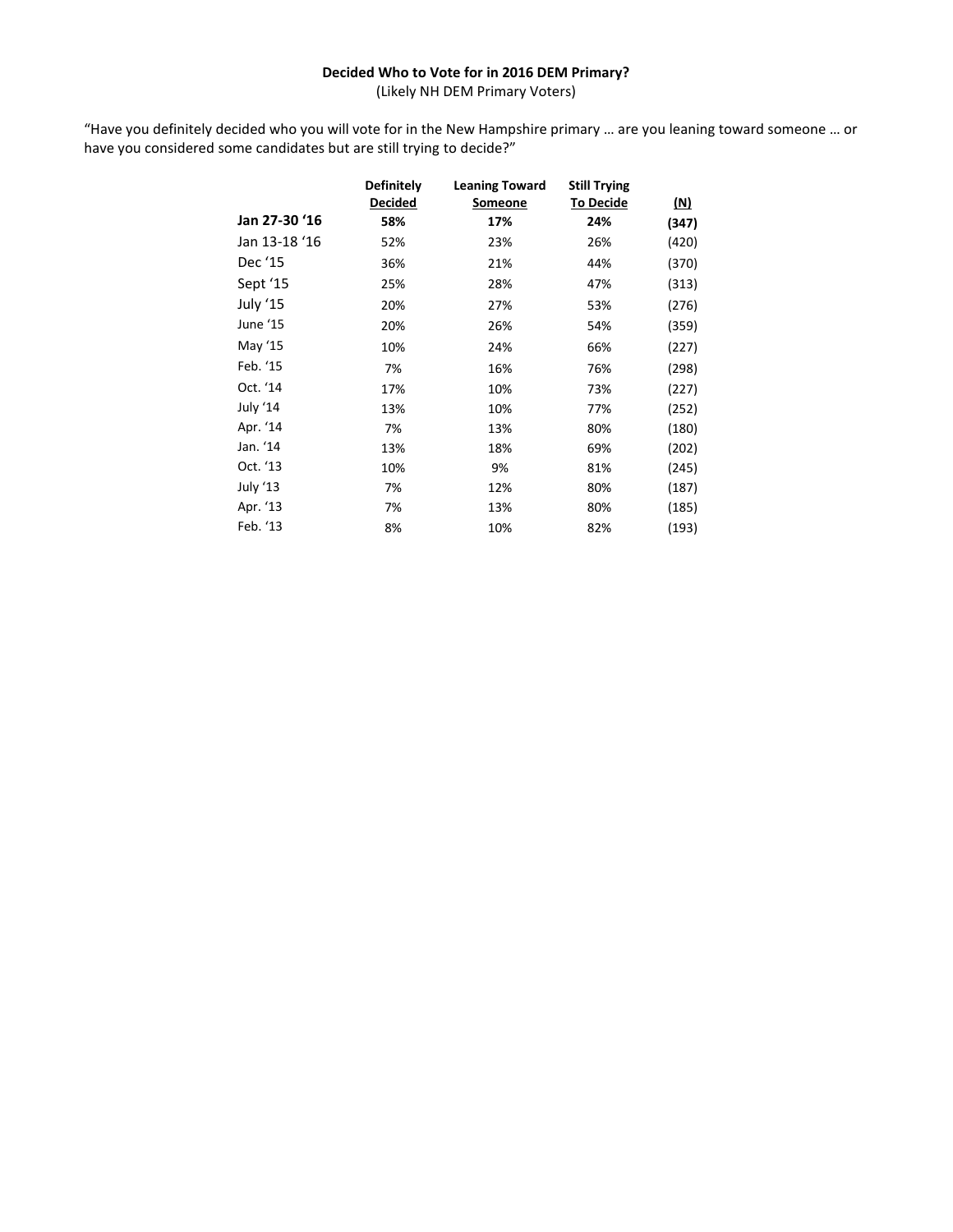#### **Democratic Nomination in 2016 NH Primary**

(Likely NH DEM Primary Voters)

"I'm going to read you the names of the candidates who are running for the Democratic nomination. If the Democratic primary for president were held today, which of the following would you support for the Democratic nomination Hillary Clinton … Martin O'Malley … Bernie Sanders … or someone else?" ROTATE CANDIDATES

|                             |       |       | 2015  |       |             |       | 2016  |       |  |
|-----------------------------|-------|-------|-------|-------|-------------|-------|-------|-------|--|
|                             |       |       |       |       |             |       | Jan   | Jan   |  |
|                             | Feb.  | May   | June  | July  | <u>Sept</u> | Dec   | 13-18 | 27-30 |  |
| <b>Bernie Sanders</b>       | 6%    | 13%   | 35%   | 36%   | 46%         | 50%   | 60%   | 57%   |  |
| <b>Hillary Clinton</b>      | 58%   | 51%   | 43%   | 42%   | 30%         | 40%   | 33%   | 34%   |  |
| Martin O'Malley             | 1%    | 1%    | 2%    | 1%    | 2%          | 1%    | 1%    | 1%    |  |
| <b>Joe Biden</b>            | 8%    | 2%    | 8%    | 5%    | 14%         | ---   | ---   |       |  |
| Jim Webb                    | 1%    | 1%    | 1%    | 1%    | 1%          | ---   | ---   |       |  |
| <b>Lincoln Chafee</b>       | ---   | 1%    | *     | 0%    | *           | ---   | ---   |       |  |
| <b>Lawrence Lessig</b>      | ---   | ---   | ---   | ---   | *           | ---   | ---   |       |  |
| <b>Elizabeth Warren</b>     | 14%   | 20%   | ---   |       | ---         | ---   | ---   |       |  |
| <b>Andrew Cuomo</b>         | 2%    | 3%    |       |       |             | ---   |       |       |  |
| <b>Mark Warner</b>          |       |       |       |       |             |       |       |       |  |
| <b>Brian Schweitzer</b>     | ---   |       |       |       |             | ---   |       |       |  |
| <b>Kirsten Gillibrand</b>   | ---   |       |       |       |             | ---   | ---   |       |  |
| <b>Deval Patrick</b>        | ---   | ---   | ---   |       | ---         | ---   | ---   |       |  |
| <b>Cory Booker</b>          | ---   |       |       |       |             | ---   | ---   |       |  |
| Evan Bayh                   | ---   |       |       |       |             | ---   |       |       |  |
| John Hickenlooper           | ---   |       |       |       |             |       |       |       |  |
| <b>Antonio Villaraigosa</b> | ---   |       |       |       | ---         | ---   |       |       |  |
| <b>Someone Else</b>         | 1%    | *     | 2%    | 3%    | 1%          | 3%    | 0%    | 2%    |  |
| Don't Know Yet              | 9%    | 8%    | 9%    | 12%   | 6%          | 6%    | 6%    | 7%    |  |
| (N)                         | (295) | (224) | (353) | (274) | (310)       | (366) | (417) | (344) |  |

 $*$  = Less than 1% --- = Not Included

|                             | 2013  |             |             |        | 2014  |             |             |             |
|-----------------------------|-------|-------------|-------------|--------|-------|-------------|-------------|-------------|
|                             | Feb.  | <u>Apr.</u> | <u>July</u> | Oct.   | Jan.  | <u>Apr.</u> | <u>July</u> | <u>Oct.</u> |
| <b>Bernie Sanders</b>       | ---   | ---         | $---$       | ---    | ---   | $---$       | 5%          | 3%          |
| <b>Hillary Clinton</b>      | 63%   | 61%         | 62%         | 64%    | 74%   | 65%         | 59%         | 58%         |
| Martin O'Malley             | *     | $\ast$      | 0%          | *      | *     | 0%          | 0%          | 3%          |
| <b>Joe Biden</b>            | 10%   | 7%          | 8%          | 6%     | 10%   | 6%          | 14%         | 3%          |
| Jim Webb                    |       | ---         |             | ---    |       |             |             | ---         |
| <b>Lincoln Chafee</b>       |       |             |             | ---    | ---   |             |             |             |
| <b>Lawrence Lessig</b>      |       | ---         |             | ---    | ---   | ---         |             |             |
| <b>Elizabeth Warren</b>     | ---   | ---         | ---         | 6%     | ---   | ---         | 8%          | 18%         |
| <b>Andrew Cuomo</b>         | 5%    | 3%          | 1%          | 2%     | 2%    | 4%          | 3%          | 1%          |
| <b>Mark Warner</b>          | *     | 2%          | 0%          | $\ast$ | 1%    | 2%          | 1%          | *           |
| <b>Brian Schweitzer</b>     | 1%    | *           | $---$       | ---    | *     | 0%          | 0%          | ---         |
| <b>Kirsten Gillibrand</b>   | ---   | ---         | *           | 0%     | 0%    | ---         |             |             |
| <b>Deval Patrick</b>        | 1%    | 3%          | 5%          | 1%     | ---   |             |             |             |
| <b>Cory Booker</b>          | 2%    | 1%          | 2%          | *      | ---   | ---         |             |             |
| Evan Bayh                   | 1%    | 1%          | *           | *      | ---   |             |             |             |
| John Hickenlooper           | *     | *           | *           | 0%     |       |             |             |             |
| <b>Antonio Villaraigosa</b> | *     | *           | $---$       | ---    | ---   | ---         | ---         | ---         |
| <b>Someone Else</b>         | 1%    | 2%          | 2%          | 2%     | 2%    | 5%          | 1%          | 1%          |
| Don't Know Yet              | 16%   | 22%         | 19%         | 18%    | 10%   | 18%         | 9%          | 13%         |
| (N)                         | (195) | (185)       | (187)       | (248)  | (201) | (182)       | (255)       | (228)       |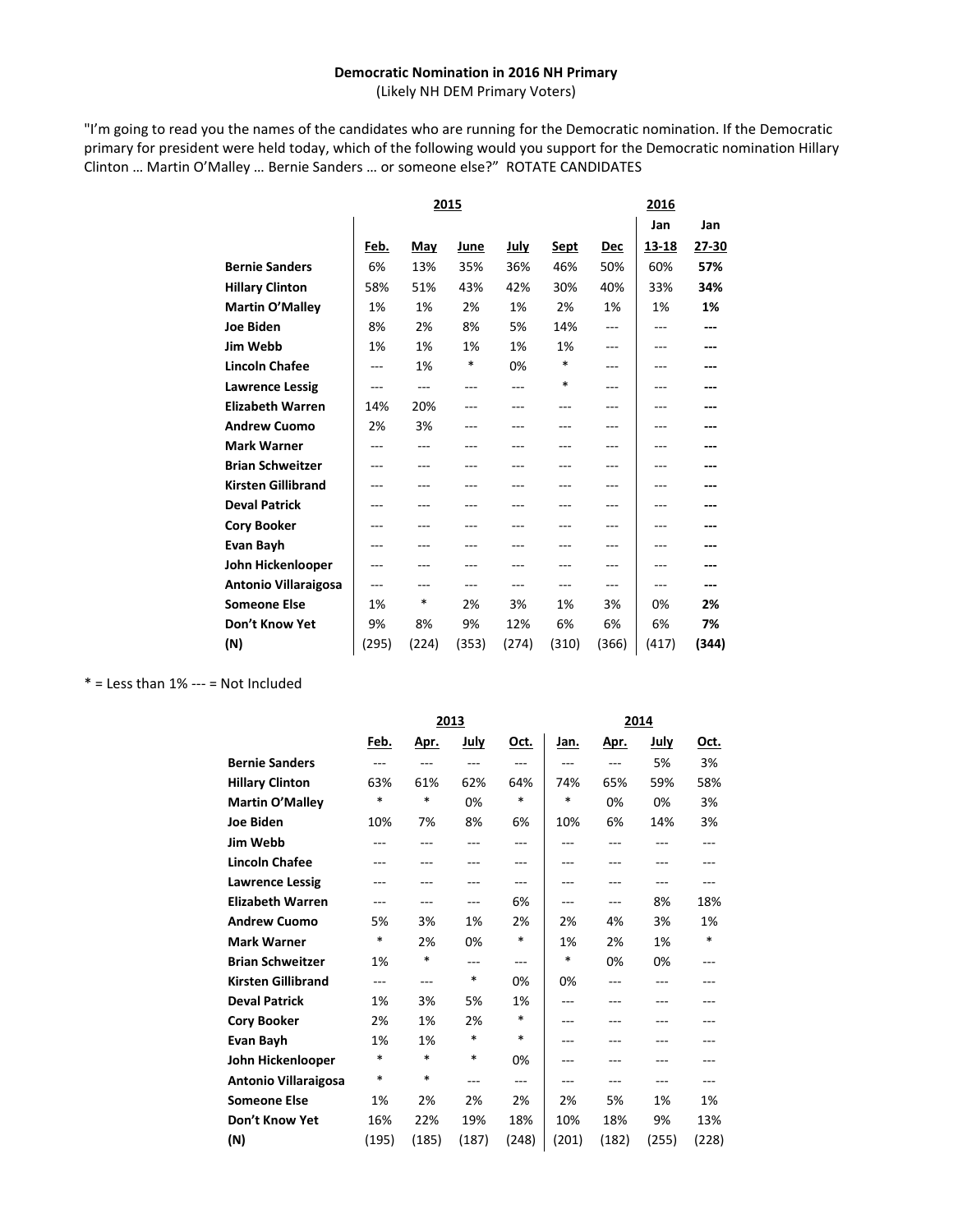## **Candidate You Wouldn't Vote For In 2016 NH Democratic Primary**

(Likely NH DEM Primary Voters)

"Which of the candidates who are running for the Democratic nomination would you NOT vote for under any circumstance?"

|                             |         | 2015  |       | 2016           |             |         |       |           |
|-----------------------------|---------|-------|-------|----------------|-------------|---------|-------|-----------|
|                             |         |       |       |                |             |         | Jan   | Jan       |
|                             | Feb     | May   | June  | July           | <u>Sept</u> | Dec     | 13-18 | $27 - 30$ |
| Martin O'Malley             | 1%      | 1%    | 1%    | 3%             | 2%          | 11%     | 26%   | 23%       |
| <b>Hillary Clinton</b>      | 6%      | 8%    | 11%   | 11%            | 13%         | 15%     | 14%   | 20%       |
| <b>Bernie Sanders</b>       | 3%      | 3%    | 6%    | 6%             | 5%          | 5%      | 4%    | 4%        |
| <b>Lincoln Chafee</b>       | ---     | 2%    | 4%    | 5%             | 8%          | ---     | ---   | ---       |
| <b>Lawrence Lessig</b>      | ---     | ---   | ---   | $\overline{a}$ | 5%          | $---$   | ---   |           |
| Jim Webb                    | 4%      | 2%    | 3%    | 3%             | 3%          | $---$   | ---   |           |
| <b>Joe Biden</b>            | 13%     | 13%   | 6%    | 5%             | 3%          | ---     | ---   |           |
| <b>Andrew Cuomo</b>         | 7%      | 8%    |       |                |             | $---$   |       |           |
| <b>Elizabeth Warren</b>     | 4%      | 1%    |       |                |             | ---     |       |           |
| <b>Mark Warner</b>          |         | ---   |       |                |             | ---     | ---   |           |
| <b>Brian Schweitzer</b>     | ---     |       |       |                |             | ---     |       |           |
| <b>Kirsten Gillibrand</b>   | $- - -$ |       |       |                |             | $- - -$ | ---   |           |
| <b>Deval Patrick</b>        | ---     |       |       |                |             | $- - -$ |       |           |
| John Hickenlooper           |         |       |       |                |             | $---$   |       |           |
| <b>Cory Booker</b>          |         |       |       |                |             | $- - -$ |       |           |
| Evan Bayh                   | ---     |       |       |                |             | $---$   |       |           |
| <b>Antonio Villaraigosa</b> | ---     | $---$ | ---   | ---            |             | $---$   | ---   | ---       |
| <b>Someone Else</b>         | $\ast$  | 0%    | 3%    | 0%             | $\ast$      | 3%      | 2%    | 1%        |
| <b>All OK</b>               | 32%     | 24%   | 35%   | 35%            | 30%         | 50%     | 42%   | 45%       |
| Don't Know Yet              | 29%     | 39%   | 30%   | 30%            | 31%         | 16%     | 13%   | 7%        |
| (N)                         | (293)   | (218) | (355) | (272)          | (312)       | (367)   | (415) | (341)     |
|                             |         |       |       |                |             |         |       |           |

|                           |                | 2013           |        |        |       | 2014        |       |         |  |
|---------------------------|----------------|----------------|--------|--------|-------|-------------|-------|---------|--|
|                           | Feb.           | Apr.           | July   | Oct    | Jan.  | <u>Apr.</u> | July  | Oct     |  |
| Martin O'Malley           | $\ast$         | $\ast$         | $\ast$ | 0%     | *     | 4%          | *     | 2%      |  |
| <b>Hillary Clinton</b>    | 4%             | 4%             | 3%     | 4%     | 5%    | 7%          | 5%    | 3%      |  |
| <b>Bernie Sanders</b>     | ---            | $---$          | $---$  | ---    | ---   | $---$       | 2%    | 4%      |  |
| <b>Lincoln Chafee</b>     | ---            | $---$          | ---    | $---$  | ---   | ---         | $---$ | $---$   |  |
| <b>Lawrence Lessig</b>    | ---            | $---$          | ---    | ---    | ---   | ---         | ---   | $---$   |  |
| Jim Webb                  | ---            | ---            | ---    | ---    | ---   | ---         | ---   | ---     |  |
| <b>Joe Biden</b>          | 7%             | 7%             | 10%    | 12%    | 16%   | 16%         | 9%    | 13%     |  |
| <b>Andrew Cuomo</b>       | 3%             | 2%             | 4%     | 6%     | 3%    | 5%          | 9%    | 7%      |  |
| <b>Elizabeth Warren</b>   | $\overline{a}$ | $\overline{a}$ | $---$  | 2%     | $---$ | $---$       | 2%    | 2%      |  |
| <b>Mark Warner</b>        | 2%             | 3%             | 2%     | *      | 3%    | 2%          | 1%    | 3%      |  |
| <b>Brian Schweitzer</b>   | 1%             | 1%             | ---    | ---    | 3%    | 1%          | 3%    | $---$   |  |
| <b>Kirsten Gillibrand</b> | ---            | ---            | $\ast$ | $\ast$ | 3%    | ---         | ---   | ---     |  |
| <b>Deval Patrick</b>      | 6%             | 3%             | 3%     | 3%     | ---   | ---         | ---   | $- - -$ |  |
| John Hickenlooper         | $\ast$         | 1%             | $\ast$ | 2%     | ---   | ---         | ---   | ---     |  |
| <b>Cory Booker</b>        | 2%             | $\ast$         | $\ast$ | 2%     | ---   | ---         | ---   | ---     |  |
| Evan Bayh                 | 3%             | 4%             | 3%     | $\ast$ | ---   |             | ---   | ---     |  |
| <b>Antonio</b>            | 2%             | 3%             | ---    | $---$  | ---   | ---         | ---   | $---$   |  |
| Villaraigosa              |                |                |        |        |       |             |       |         |  |
| <b>Someone Else</b>       | 2%             | 1%             | 3%     | 1%     | 1%    | 1%          | 2%    | 1%      |  |
| All OK                    | 34%            | 33%            | 26%    | 37%    | 28%   | 32%         | 29%   | 35%     |  |
| Don't Know Yet            | 34%            | 38%            | 46%    | 30%    | 37%   | 33%         | 38%   | 31%     |  |
| (N)                       | (200)          | (188)          | (185)  | (248)  | (201) | (183)       | (254) | (226)   |  |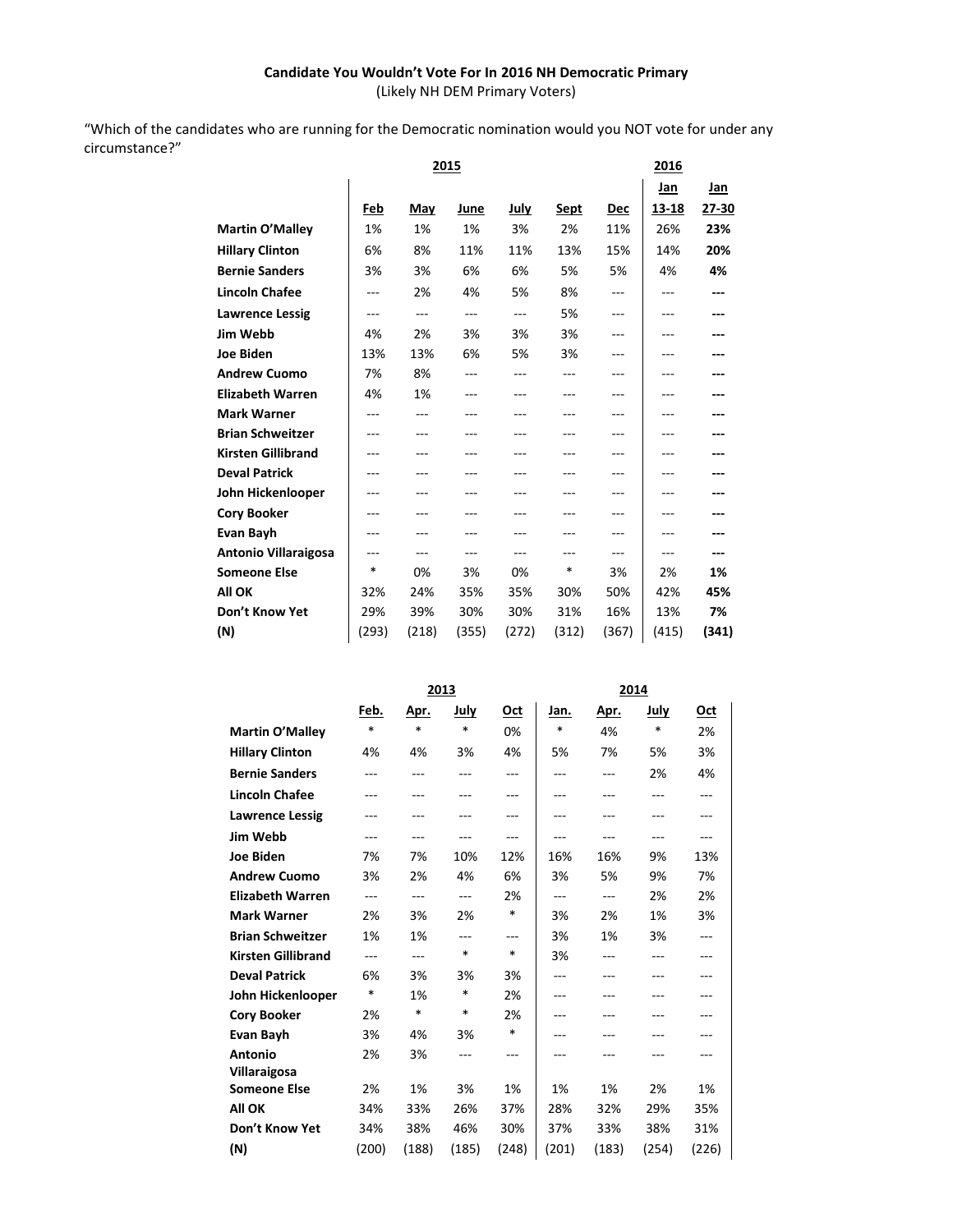## **Who Will Win 2016 NH Democratic Primary?**

(Likely NH DEM Primary Voters)

"Regardless of who you are voting for, which candidate do you think is most likely to win the New Hampshire Democratic primary?"

|                         |          |         |          |          |                | <u>Jan</u> |
|-------------------------|----------|---------|----------|----------|----------------|------------|
|                         | Feb. '15 | May '15 | July '15 | Sept '15 | <b>Dec '15</b> | 27-30      |
| <b>Bernie Sanders</b>   | 1%       | 2%      | 17%      | 42%      | 28%            | 54%        |
| <b>Hillary Clinton</b>  | 65%      | 69%     | 68%      | 42%      | 59%            | 31%        |
| <b>Martin O'Malley</b>  | 0%       | $\ast$  | *        | 0%       | 0%             | 0%         |
| Joe Biden               | 6%       | 8%      | 2%       | 6%       | ---            | ---        |
| Jim Webb                | $\ast$   | 0%      | $\ast$   | 0%       | ---            | ---        |
| <b>Lincoln Chafee</b>   | %        | *       | 0%       | 0%       | ---            | ---        |
| <b>Lawrence Lessig</b>  | ---      | ---     | ---      | 0%       | ---            | ---        |
| <b>Andrew Cuomo</b>     | 1%       | 0%      | ---      | ---      | ---            | ---        |
| <b>Elizabeth Warren</b> | 5%       | 1%      | ---      | ---      | ---            | ---        |
| <b>Someone Else</b>     | 1%       | 0%      | *        | 1%       | 1%             | 1%         |
| Don't Know              | 21%      | 19%     | 13%      | 9%       | 12%            | 15%        |
| (N)                     | (298)    | (229)   | (275)    | (311)    | (370)          | (347)      |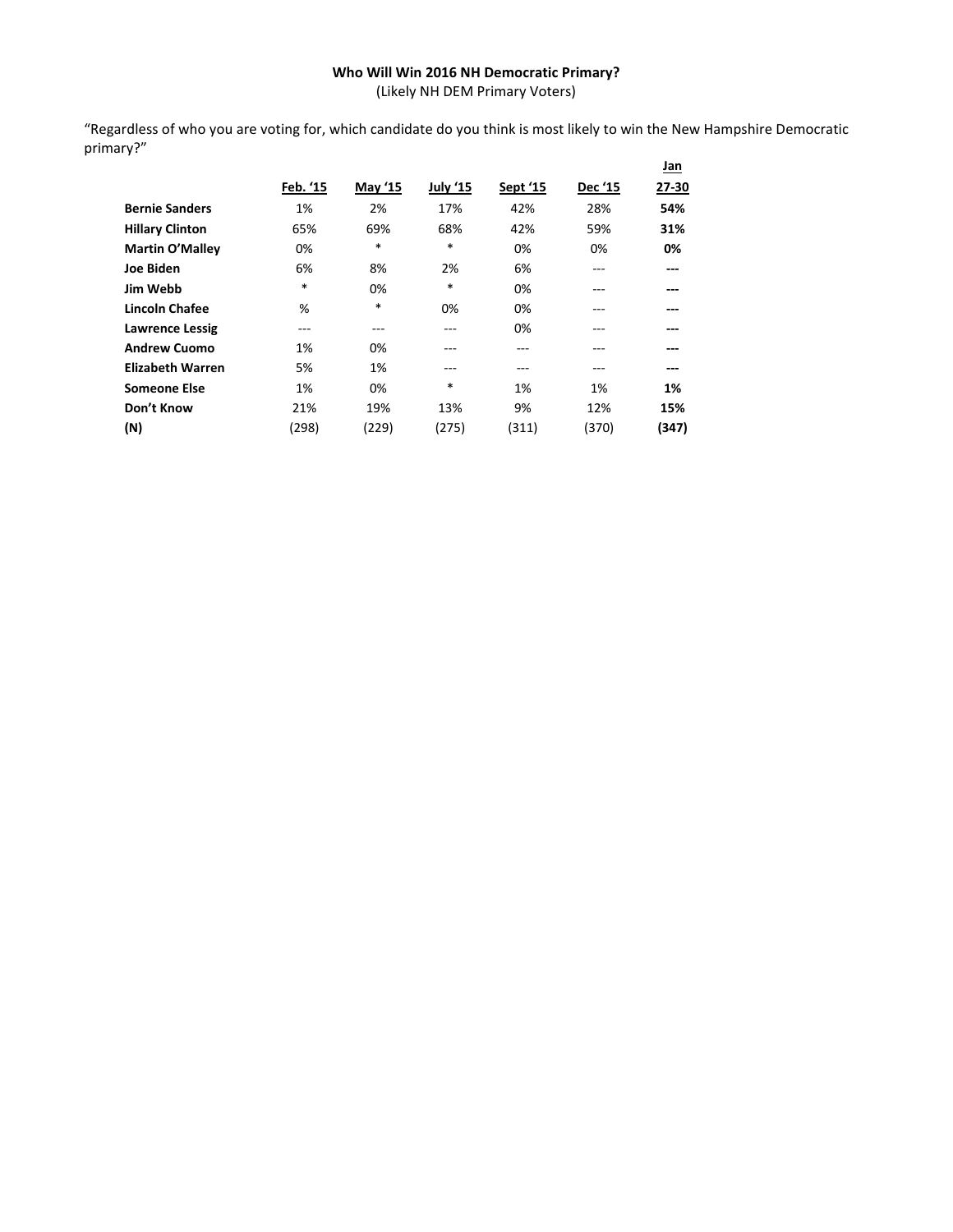## **Decided 2016 DEM Primary Vote (Likely 2016 DEM Primary Voters)**

|                                   | Def.           | Leaning                | <b>Still Trying</b> |            |  |
|-----------------------------------|----------------|------------------------|---------------------|------------|--|
|                                   | <b>Decided</b> | <b>Towards Someone</b> | <b>To Decide</b>    | <u>(N)</u> |  |
| LIKELY NH DEM PRIMARY VOTERS      | 58%            | 17%                    | 24%                 | 347        |  |
| Registered Democrat               | 62%            | 17%                    | 21%                 | 195        |  |
| <b>Registered Undeclared</b>      | 53%            | 18%                    | 29%                 | 137        |  |
| Democrat                          | 60%            | 16%                    | 24%                 | 294        |  |
| Independent/Republican            | 52%            | 20%                    | 28%                 | 47         |  |
| Liberal                           | 68%            | 12%                    | 20%                 | 157        |  |
| Moderate/Conservative             | 49%            | 21%                    | 29%                 | 171        |  |
| <b>Clinton Supporter</b>          | 65%            | 12%                    | 23%                 | 115        |  |
| Sanders Supporter                 | 62%            | 21%                    | 17%                 | 197        |  |
| Undecided                         | 0%             | 6%                     | 94%                 | 24         |  |
| <b>Extremely Interested</b>       | 68%            | 17%                    | 16%                 | 183        |  |
| Very Interested                   | 54%            | 20%                    | 26%                 | 115        |  |
| Somewhat/Not Very Interested      | 33%            | 14%                    | 53%                 | 49         |  |
| Voted in 2008 & 2012 NH Primaries | 60%            | 16%                    | 23%                 | 201        |  |
| Voted in 2008 or 2012 NH Primary  | 54%            | 22%                    | 23%                 | 73         |  |
| Did Not Vote in Either NH Primary | 57%            | 15%                    | 28%                 | 72         |  |
| Will Definitely Vote              | 61%            | 17%                    | 22%                 | 295        |  |
| Will Vote Unless Emergency        | 44%            | 20%                    | 37%                 | 52         |  |
| <b>Read Union Leader</b>          | 51%            | 19%                    | 30%                 | 57         |  |
| <b>Read Boston Globe</b>          | 56%            | 17%                    | 27%                 | 61         |  |
| Read Local Newspapers             | 58%            | 23%                    | 19%                 | 114        |  |
| Watch WMUR                        | 54%            | 21%                    | 25%                 | 170        |  |
| Listen to NHPR                    | 56%            | 20%                    | 24%                 | 146        |  |
| 18 to 34                          | 53%            | 16%                    | 31%                 | 94         |  |
| 35 to 49                          | 58%            | 20%                    | 22%                 | 80         |  |
| 50 to 64                          | 61%            | 15%                    | 24%                 | 101        |  |
| 65 and over                       | 67%            | 19%                    | 14%                 | 61         |  |
| Male                              | 61%            | 22%                    | 18%                 | 131        |  |
| Female                            | 57%            | 15%                    | 28%                 | 215        |  |
| High school or less               | 63%            | 19%                    | 18%                 | 49         |  |
| Some college                      | 63%            | 13%                    | 24%                 | 78         |  |
| College graduate                  | 59%            | 18%                    | 23%                 | 130        |  |
| Post-graduate                     | 51%            | 18%                    | 31%                 | 89         |  |
| Attend services 1 or more a week  | 57%            | 22%                    | 21%                 | 38         |  |
| 1-2 times a month                 | 62%            | 7%                     | 32%                 | 34         |  |
| Less often                        | 63%            | 19%                    | 19%                 | 115        |  |
| Never                             | 56%            | 18%                    | 26%                 | 156        |  |
| North Country                     | 72%            | 16%                    | 12%                 | 29         |  |
| Central / Lakes                   | 50%            | 18%                    | 31%                 | 66         |  |
| <b>Connecticut Valley</b>         | 63%            | 20%                    | 17%                 | 59         |  |
| Mass Border                       | 66%            | 9%                     | 25%                 | 68         |  |
| Seacoast                          | 56%            | 21%                    | 24%                 | 68         |  |
| Manchester Area                   | 50%            | 21%                    | 29%                 | 56         |  |
| First Cong. Dist.                 | 54%            | 19%                    | 27%                 | 171        |  |
| Second Cong. Dist.                | 63%            | 16%                    | 21%                 | 176        |  |
|                                   |                |                        |                     |            |  |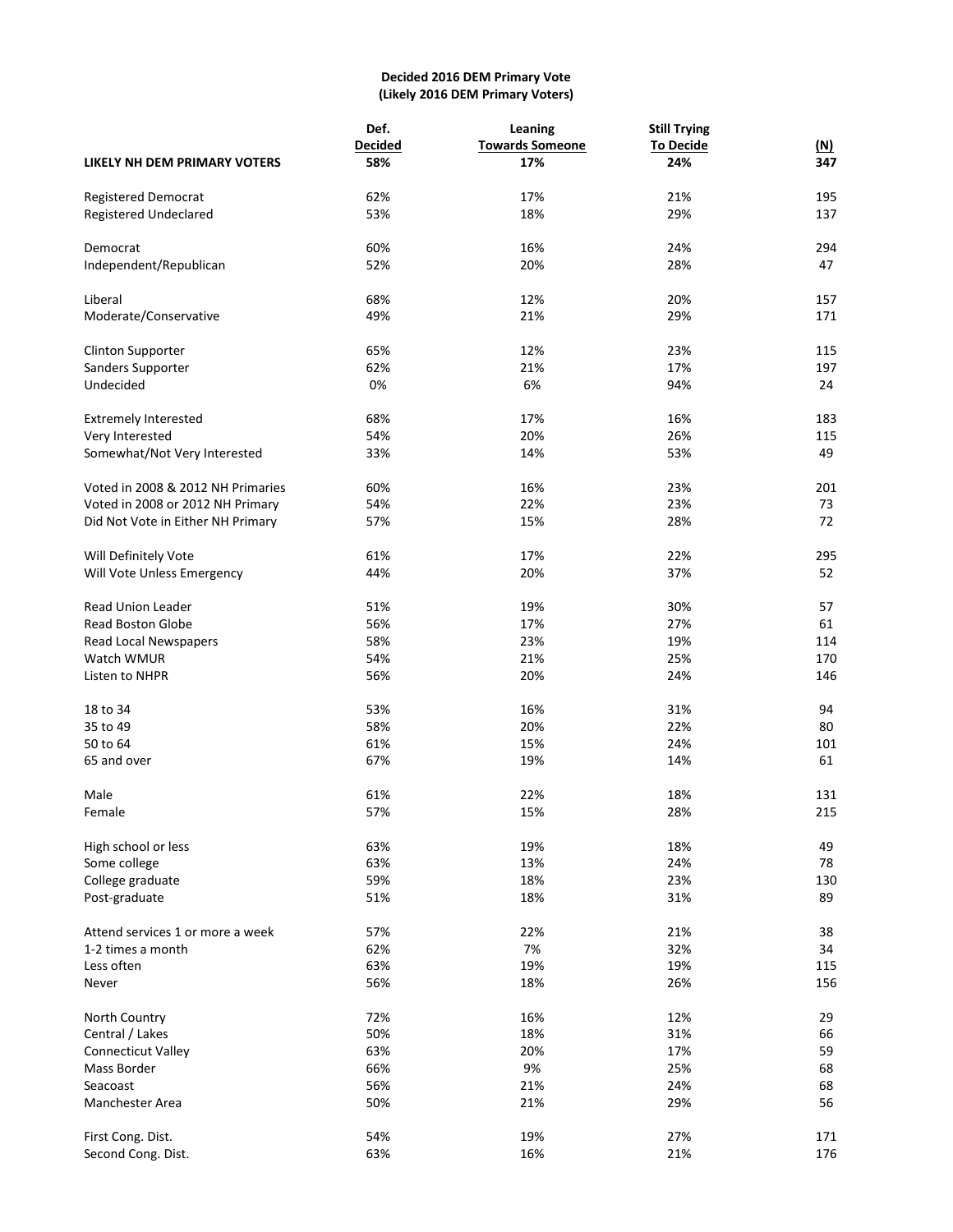## **DEM 2016 Primary Support (Likely 2016 DEM Primary Voters)**

|                                   | <b>Bernie</b>  | <b>Hillary</b> | <b>Martin</b> | Someone     |                  |             |
|-----------------------------------|----------------|----------------|---------------|-------------|------------------|-------------|
|                                   | <b>Sanders</b> | <b>Clinton</b> | O'Malley      | <b>Else</b> | <b>Undecided</b> | <u>(N=)</u> |
| LIKELY NH DEM PRIMARY VOTERS      | 57%            | 34%            | 1%            | 2%          | 7%               | 344         |
| Registered Democrat               | 50%            | 40%            | 0%            | 3%          | 7%               | 192         |
| <b>Registered Undeclared</b>      | 64%            | 27%            | 1%            | 0%          | 8%               | 137         |
| Democrat                          | 54%            | 37%            | 1%            | 1%          | 7%               | 292         |
| Independent/Republican            | 72%            | 15%            | 0%            | 8%          | 6%               | 46          |
| Liberal                           | 59%            | 35%            | 0%            | 0%          | 5%               | 156         |
| Moderate/Conservative             | 55%            | 32%            | 1%            | 3%          | 9%               | 170         |
| <b>Extremely Interested</b>       | 64%            | 33%            | 0%            | 1%          | 3%               | 183         |
| Very Interested                   | 50%            | 37%            | 1%            | 4%          | 8%               | 113         |
| Somewhat/Not Very Interested      | 50%            | 29%            | 0%            | 0%          | 21%              | 48          |
| Voted in 2008 & 2012 NH Primaries | 53%            | 35%            | 0%            | 3%          | 8%               | 199         |
| Voted in 2008 or 2012 NH Primary  | 49%            | 43%            | 2%            | 1%          | 6%               | 73          |
| Did Not Vote in Either NH Primary | 76%            | 20%            | 0%            | 0%          | 4%               | 72          |
| Definitely Decided                | 60%            | 37%            | 0%            | 2%          | 0%               | 201         |
| Leaning Towards Someone           | 70%            | 24%            | 0%            | 4%          | 3%               | 59          |
| Still Trying to Decide            | 40%            | 31%            | 2%            | 0%          | 27%              | 84          |
| Will Definitely Vote              | 57%            | 35%            | 1%            | 2%          | 6%               | 294         |
| Will Vote Unless Emergency        | 57%            | 27%            | 0%            | 2%          | 14%              | 50          |
| <b>Read Union Leader</b>          | 61%            | 34%            | 0%            | 1%          | 4%               | 56          |
| <b>Read Boston Globe</b>          | 51%            | 44%            | 1%            | 0%          | 4%               | 61          |
| Read Local Newspapers             | 51%            | 41%            | 1%            | 1%          | 6%               | 113         |
| Watch WMUR                        | 53%            | 36%            | 1%            | 3%          | 7%               | 169         |
| Listen to NHPR                    | 53%            | 41%            | 1%            | 1%          | 5%               | 145         |
| 18 to 34                          | 66%            | 25%            | 1%            | 0%          | 7%               | 94          |
| 35 to 49                          | 64%            | 29%            | 0%            | 1%          | 5%               | 80          |
| 50 to 64                          | 51%            | 37%            | 0%            | 4%          | 8%               | 98          |
| 65 and over                       | 45%            | 46%            | 1%            | 0%          | 8%               | 61          |
| Male                              | 72%            | 22%            | 1%            | 2%          | 3%               | 130         |
| Female                            | 48%            | 41%            | 0%            | 1%          | 9%               | 214         |
| High school or less               | 43%            | 44%            | 3%            | 3%          | 8%               | 48          |
| Some college                      | 68%            | 21%            | 0%            | 1%          | 10%              | 77          |
| College graduate                  | 57%            | 36%            | 0%            | 2%          | 5%               | 130         |
| Post-graduate                     | 55%            | 36%            | 1%            | 0%          | 8%               | 87          |
| Attend services 1 or more a week  | 47%            | 36%            | 2%            | 7%          | 8%               | 37          |
| 1-2 times a month                 | 42%            | 37%            | 4%            | 2%          | 14%              | 34          |
| Less often                        | 61%            | 33%            | 0%            | 1%          | 5%               | 115         |
| Never                             | 60%            | 34%            | 0%            | 1%          | 5%               | 154         |
| North Country                     | 56%            | 33%            | 0%            | 6%          | 5%               | 29          |
| Central / Lakes                   | 55%            | 36%            | 0%            | 2%          | 8%               | 64          |
| <b>Connecticut Valley</b>         | 67%            | 26%            | 1%            | 0%          | 5%               | 58          |
| Mass Border                       | 55%            | 34%            | 0%            | 2%          | 8%               | 68          |
| Seacoast                          | 57%            | 38%            | 0%            | 0%          | 5%               | 68          |
| Manchester Area                   | 53%            | 32%            | 2%            | 3%          | 10%              | 56          |
| First Cong. Dist.                 | 55%            | 36%            | 1%            | 1%          | 7%               | 170         |
| Second Cong. Dist.                | 60%            | 31%            | 0%            | 2%          | 7%               | 174         |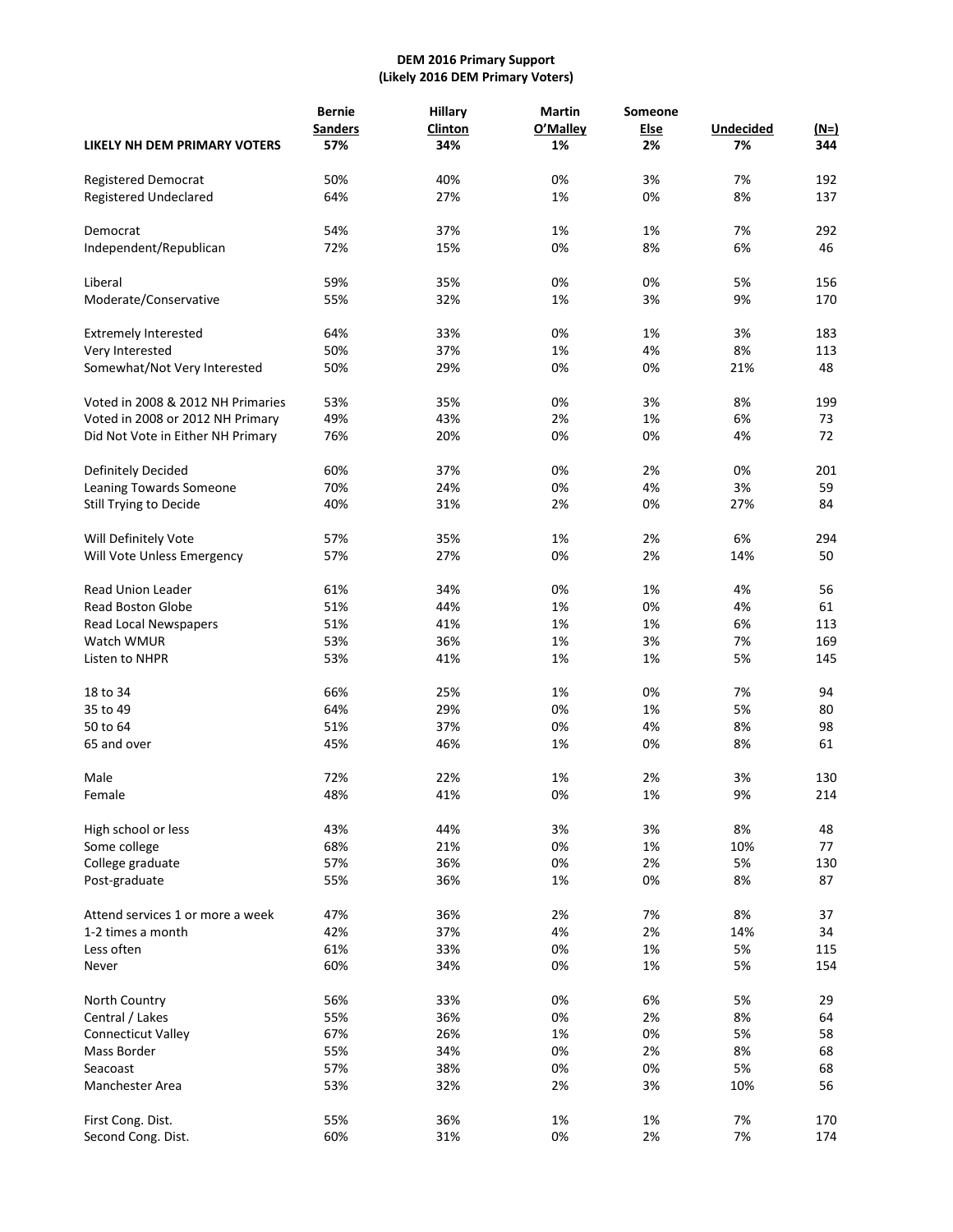## **DEM 2016 Primary – Would NOT Support (Likely 2016 DEM Primary Voters)**

|                                   | <b>Martin</b> | <b>Hillary</b> | <b>Bernie</b>  | Someone | All               | Don't |        |
|-----------------------------------|---------------|----------------|----------------|---------|-------------------|-------|--------|
|                                   | O'Malley      | <b>Clinton</b> | <b>Sanders</b> | Else    | <b>Acceptable</b> | Know  | $(N=)$ |
| LIKELY NH DEM PRIMARY VOTERS      | 23%           | 20%            | 4%             | 1%      | 45%               | 7%    | 341    |
| Registered Democrat               | 24%           | 15%            | 6%             | 0%      | 50%               | 5%    | 191    |
| <b>Registered Undeclared</b>      | 23%           | 26%            | 1%             | 2%      | 38%               | 10%   | 136    |
| Democrat                          | 26%           | 12%            | 4%             | 1%      | 50%               | 6%    | 290    |
| Independent/Republican            | 7%            | 63%            | 2%             | 2%      | 14%               | 11%   | 46     |
| Liberal                           | 21%           | 14%            | 3%             | 1%      | 55%               | 5%    | 154    |
| Moderate/Conservative             | 26%           | 24%            | 5%             | 0%      | 37%               | 9%    | 170    |
| <b>Clinton Supporter</b>          | 28%           | 0%             | 10%            | 1%      | 56%               | 4%    | 112    |
| Sanders Supporter                 | 20%           | 33%            | 0%             | 0%      | 41%               | 5%    | 195    |
| Undecided                         | 34%           | 0%             | 0%             | 4%      | 32%               | 29%   | 23     |
| <b>Extremely Interested</b>       | 21%           | 24%            | 5%             | 0%      | 47%               | 3%    | 181    |
| Very Interested                   | 29%           | 16%            | 2%             | 1%      | 43%               | 9%    | 113    |
| Somewhat/Not Very Interested      | 16%           | 14%            | 6%             | 2%      | 44%               | 18%   | 47     |
| Voted in 2008 & 2012 NH Primaries | 26%           | 19%            | 3%             | 1%      | 44%               | 6%    | 198    |
| Voted in 2008 or 2012 NH Primary  | 20%           | 9%             | 8%             | 1%      | 50%               | 11%   | 72     |
| Did Not Vote in Either NH Primary | 19%           | 34%            | 1%             | 0%      | 42%               | 4%    | 71     |
| Definitely Decided                | 18%           | 22%            | 4%             | 1%      | 50%               | 5%    | 199    |
| Leaning Towards Someone           | 25%           | 25%            | 4%             | 0%      | 42%               | 5%    | 60     |
| Still Trying to Decide            | 35%           | 13%            | 3%             | 1%      | 36%               | 12%   | 82     |
| Will Definitely Vote              | 23%           | 21%            | 5%             | 1%      | 45%               | 6%    | 291    |
| Will Vote Unless Emergency        | 25%           | 17%            | 0%             | 0%      | 43%               | 14%   | 51     |
|                                   |               |                |                |         |                   |       |        |
| <b>Read Union Leader</b>          | 20%           | 38%            | 6%             | 0%      | 34%               | 2%    | 57     |
| Read Boston Globe                 | 27%           | 15%            | 7%             | 0%      | 47%               | 2%    | 60     |
| Read Local Newspapers             | 19%           | 18%            | 5%             | 1%      | 50%               | 7%    | 111    |
| Watch WMUR                        | 22%           | 20%            | 4%             | 1%      | 46%               | 7%    | 167    |
| Listen to NHPR                    | 26%           | 15%            | 5%             | 0%      | 51%               | 3%    | 143    |
| 18 to 34                          | 17%           | 22%            | 4%             | 0%      | 50%               | 7%    | 94     |
| 35 to 49                          | 22%           | 20%            | 1%             | 2%      | 46%               | 8%    | 80     |
| 50 to 64                          | 29%           | 21%            | 5%             | 1%      | 38%               | 6%    | 99     |
| 65 and over                       | 21%           | 12%            | 6%             | 0%      | 54%               | 7%    | 58     |
| Male                              | 19%           | 34%            | 4%             | 0%      | 40%               | 4%    | 130    |
| Female                            | 26%           | 12%            | 3%             | 2%      | 48%               | 9%    | 212    |
| High school or less               | 12%           | 22%            | 0%             | 2%      | 53%               | 10%   | 47     |
| Some college                      | 20%           | 33%            | 1%             | 1%      | 39%               | 6%    | 77     |
| College graduate                  | 21%           | 18%            | 7%             | 0%      | 46%               | 7%    | 129    |
| Post-graduate                     | 35%           | 10%            | 4%             | 2%      | 45%               | 5%    | 87     |
| Attend services 1 or more a week  | 19%           | 19%            | 3%             | 0%      | 46%               | 12%   | 36     |
| 1-2 times a month                 | 11%           | 31%            | 4%             | 0%      | 45%               | 9%    | 33     |
| Less often                        | 24%           | 20%            | 5%             | 1%      | 42%               | 7%    | 114    |
| Never                             | 26%           | 17%            | 3%             | 1%      | 48%               | 5%    | 153    |
| North Country                     | 24%           | 28%            | 3%             | 0%      | 42%               | 3%    | 29     |
| Central / Lakes                   | 27%           | 12%            | 3%             | 0%      | 53%               | 5%    | 65     |
| Connecticut Valley                | 24%           | 18%            | 0%             | 3%      | 52%               | 3%    | 57     |
| Mass Border                       | 11%           | 21%            | 5%             | 3%      | 50%               | 11%   | 67     |
| Seacoast                          | 26%           | 23%            | 8%             | 0%      | 33%               | 10%   | 68     |
| Manchester Area                   | 28%           | 22%            | 2%             | 0%      | 40%               | 7%    | 56     |
| First Cong. Dist.                 | 27%           | 20%            | 6%             | 0%      | 39%               | 7%    | 169    |
| Second Cong. Dist.                | 19%           | 20%            | 2%             | 2%      | 51%               | 6%    | 173    |